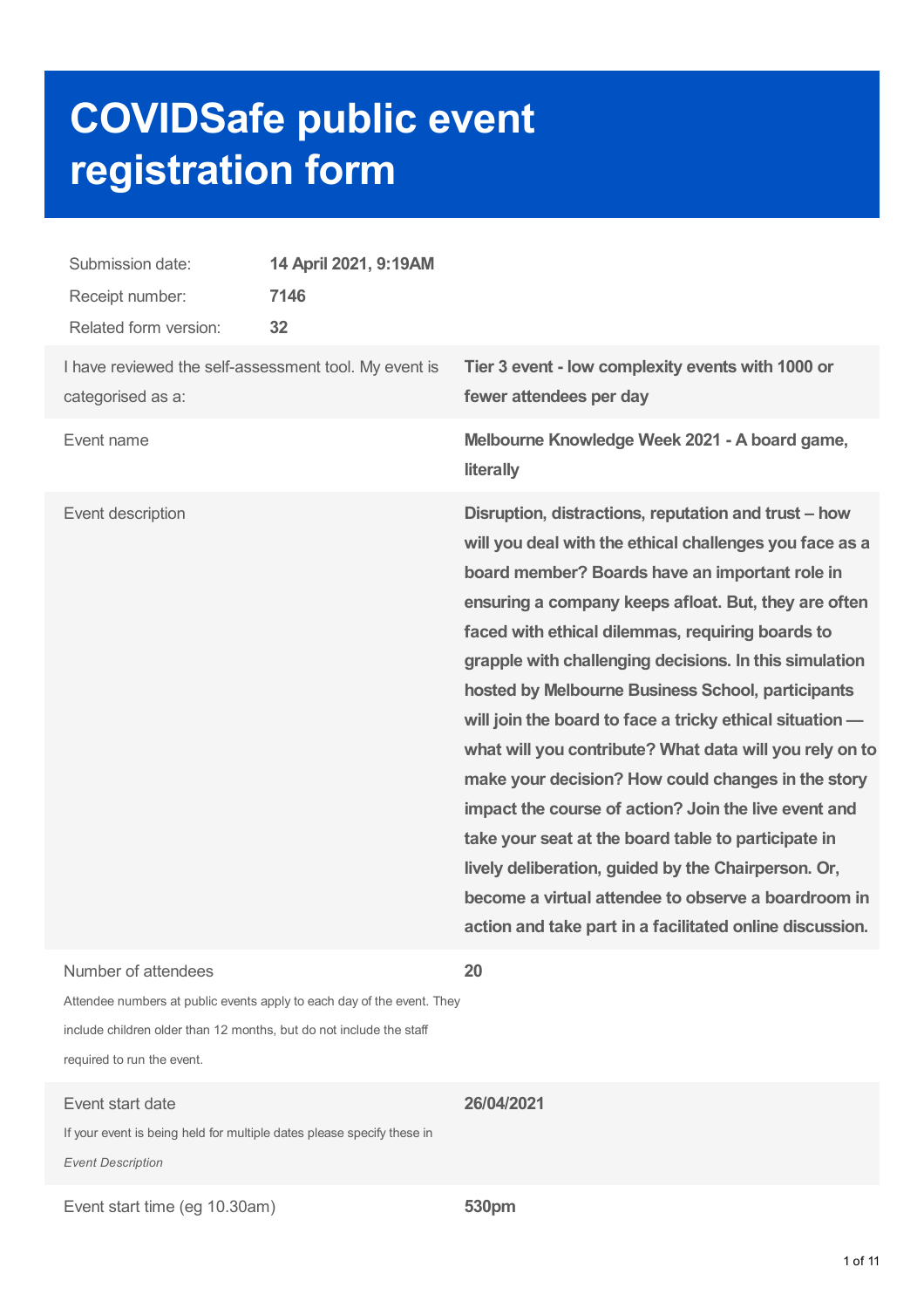#### Key decision date (and reason)

List the key dates where the details of how/if the event will proceed need to be confirmed by the organisation (i.e. dates for ticket sales, infrastructure builds or contract requirements). Please also outline the reason a decision is required by this date.

| Event end date                | 26/04/2021                       |
|-------------------------------|----------------------------------|
| Event end time (eg 5pm)       | <b>730pm</b>                     |
| Venue name                    | <b>Melbourne Business School</b> |
| Street address                | <b>200 Leicester Street</b>      |
| Suburb                        | <b>Carlton</b>                   |
| Postcode                      | 3053                             |
| Name of event contact         | Danielle de Brenni               |
| Phone number of event contact | 0419676025                       |
| Email of event contact        | d.debrenni@mbs.edu               |

## **Tell us more about your event**

| Is the event mostly held indoors?                                                                                                                                     | <b>Yes</b> |
|-----------------------------------------------------------------------------------------------------------------------------------------------------------------------|------------|
| Does the event promote attendees to stand and roam<br>around the venue?                                                                                               | <b>No</b>  |
| Is alcohol served at the event?                                                                                                                                       | <b>Yes</b> |
| Is there extensive singing, chanting, cheering or exhaling No<br>during the event?                                                                                    |            |
| Is there close physical interaction between attendees<br>and/or participants where they may not be able to<br>maintain 1.5 metres distance for short periods of time? | <b>No</b>  |
| Is the event held over multiple successive days with<br>different attendees each day?                                                                                 | <b>No</b>  |
| Will the event include participants or attendees from<br>interstate?                                                                                                  | <b>No</b>  |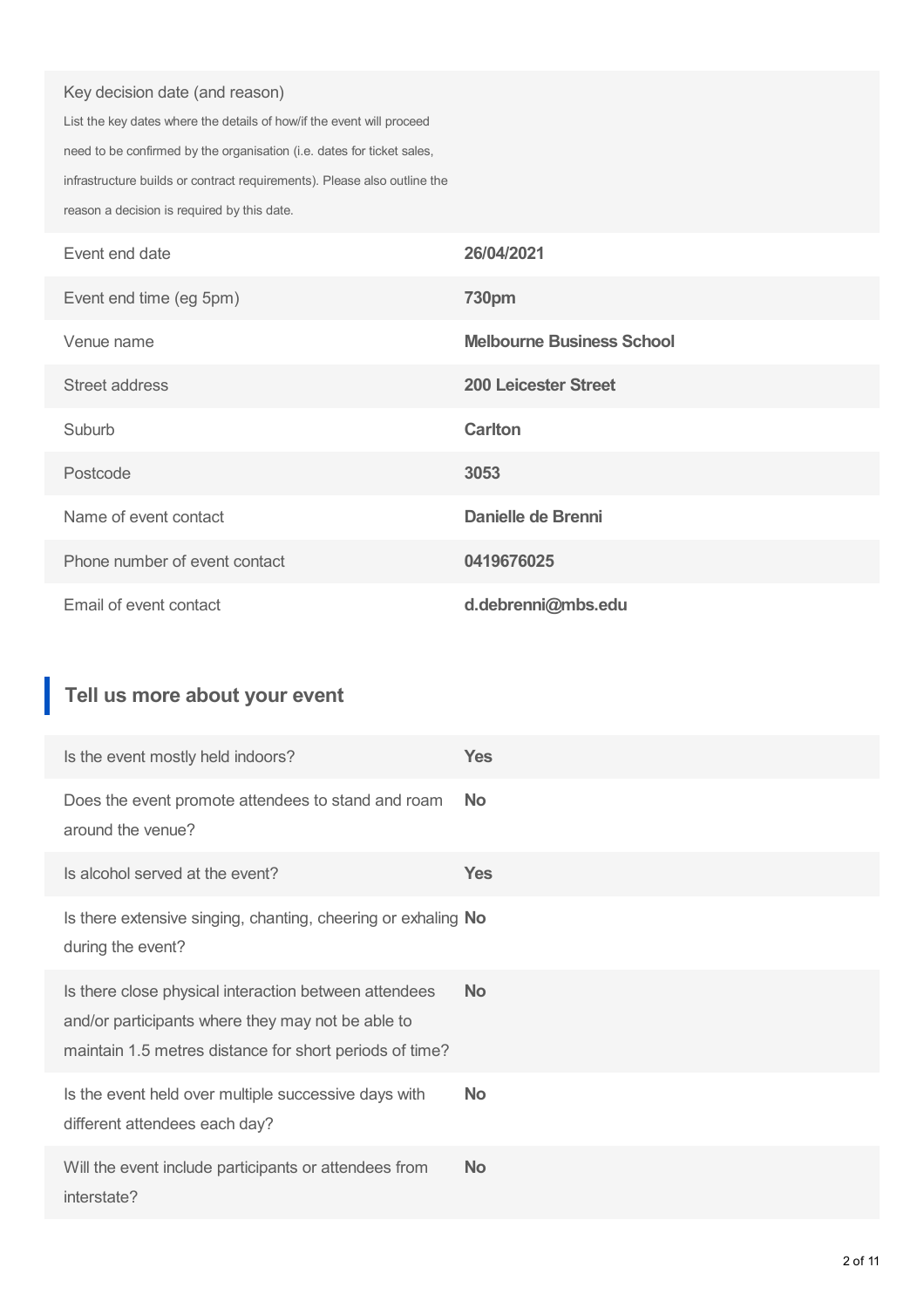Are you holding a demonstration/ protest / rally/ march **No** or strike?

For more information on how to run a [COVIDSafe](https://www.coronavirus.vic.gov.au/public-events-information-for-organisers#requirements-from-public-event-organisers) protest, visit the website.

# **COVIDSafe Event Checklist: Oversight and Administration**

#### **Before the event**

| Check the Victorian Government's coronavirus website<br>(https://www.coronavirus.vic.gov.au) on legislative<br>requirements and specific restrictions that may apply.                                                                                                                                                       | Implemented    |
|-----------------------------------------------------------------------------------------------------------------------------------------------------------------------------------------------------------------------------------------------------------------------------------------------------------------------------|----------------|
| Identify key staff or volunteers who are responsible for<br>implementing and reviewing the strategies in this<br>COVIDSafe Event Checklist. This must include<br>identifying staff whose role are to ensure that public<br>health measures, such as physical distancing and<br>general COVIDSafe behaviours are adhered to. | Implemented    |
| Develop processes and materials to ensure that staff<br>and volunteers attending the event are provided<br>education and guidance on physical distancing, good<br>personal hygiene and staying home from work if feeling<br>unwell.                                                                                         | Implemented    |
| When scheduling an event, consider potential for other<br>events in the same local area which may use similar<br>transport options, shared pathways and facilities.                                                                                                                                                         | Not applicable |
| Event organisers must commit to supporting any public<br>health investigations, and support any required actions<br>requested by public health officials.                                                                                                                                                                   | Implemented    |
| Contingency planning must be documented in the<br>scenario that an event needs to be cancelled, including<br>communicating the cancellation to patrons.                                                                                                                                                                     | Implemented    |
|                                                                                                                                                                                                                                                                                                                             |                |

Tickets should be refundable if a ticket holder is unwell. **Implemented**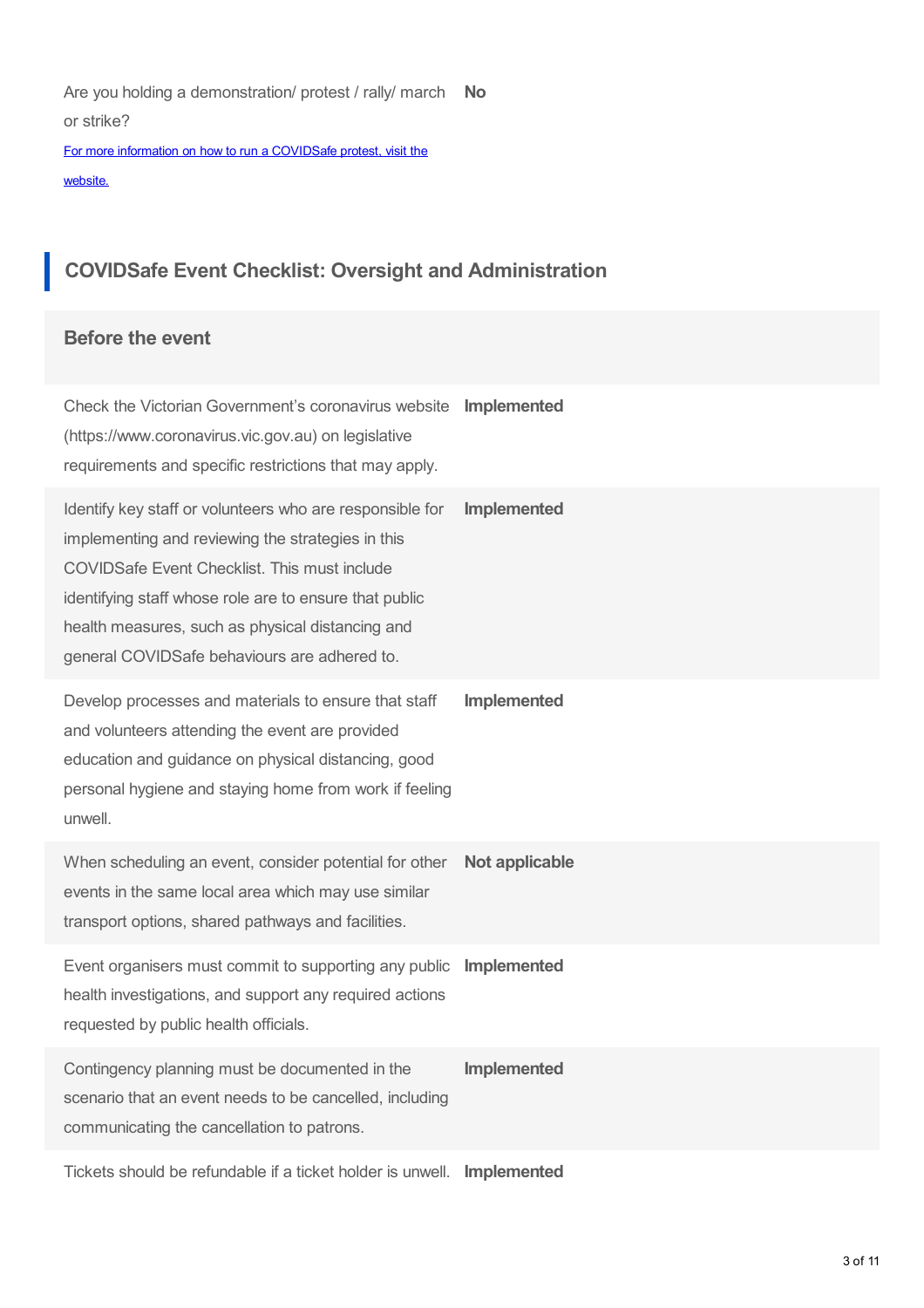#### Develop a process to manage an attendee who

#### **Implemented**

#### develops symptoms

this includes:

- Making arrangements to send the person home in suitable and safe private transport so the risk of potential coronavirus (COVID-19) transmission is reduced.
- If the person cannot travel home identify an area where the person can remain in isolation until they are able to travel home

## **Record keeping requirements (including ticketing)**

The event's record keeping system must: Record the name, phone number and area for each attendee in a way that complies with privacy obligations Ensure attendee contact details available to the event organiser and the Department of Health and Human Services (DHHS) to facilitate contact tracing if required Where applicable and practicable, link ticket information to a seating/location map, categorised by row or section. **Implemented** Attendee contact details must be retained for 28 days **Implemented**

after the event, after which, information should be destroyed, unless there is another statutory requirement for retention.

## **COVIDSafe Event Checklist: Spectator management**

#### **General**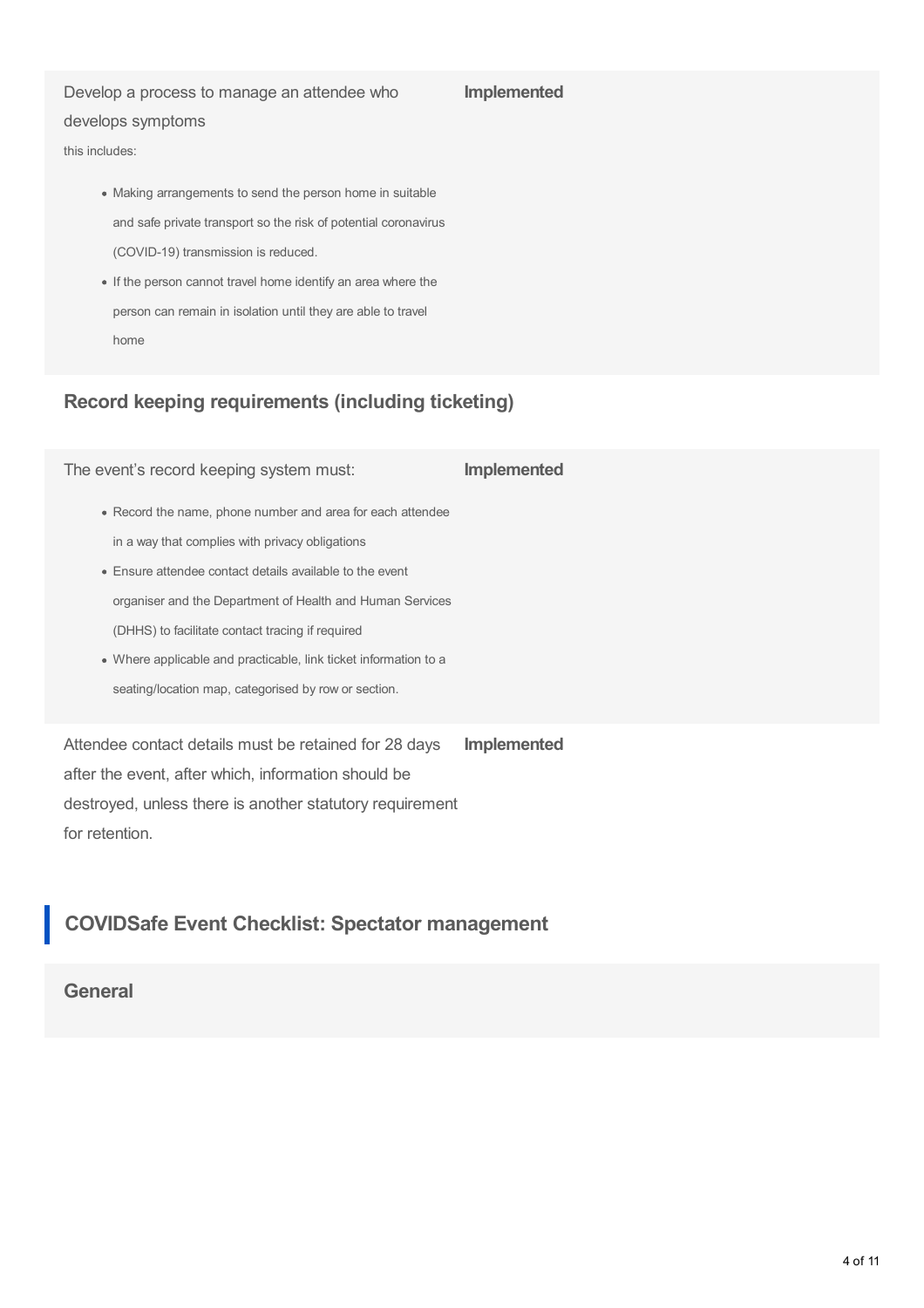Prior to the event, event organisers must communicate **Implemented** the following public health messages to attendees:

- Each attendee is asked to do a symptom [self-assessment](https://www.coronavirus.vic.gov.au/signs-posters-and-templates) prior to leaving home and not attend if they are unwell or have been instructed to isolate or quarantine.
- Attendees must maintain at least 1.5m physical distance between those from other groups at all times.
- To minimise movement, attendees must stay within their allocated spaces or seats where practical.
- Requirements for face covering, observe cough etiquette and personal hygiene measures.

A reminder of public health measures must be included **Implemented** in the ticketing sales process, visible on the ticket or as an email reminder.

During the event, regularly to reinforce public health messages – use broadcast messages, signage, and staff/volunteers to communicate this information with attendees. **Implemented**

Where possible establish multiple zones within your event area to limit interaction between groups of attendees. You may consider assigning dedicated facilities for example allocated bathrooms to a specific zone. **Not applicable**

#### **Fixed seated areas (for example grandstands)**

Ensure seating is clearly labelled to enable seating allocation. Groups who booked tickets together can sit together but they must be spaced at least 1.5m from other groups. **Implemented**

Where seating is not numbered, clearly mark rows and **Implemented** seats that are to be left vacant.

**Non-fixed seated areas (for example grassed areas)**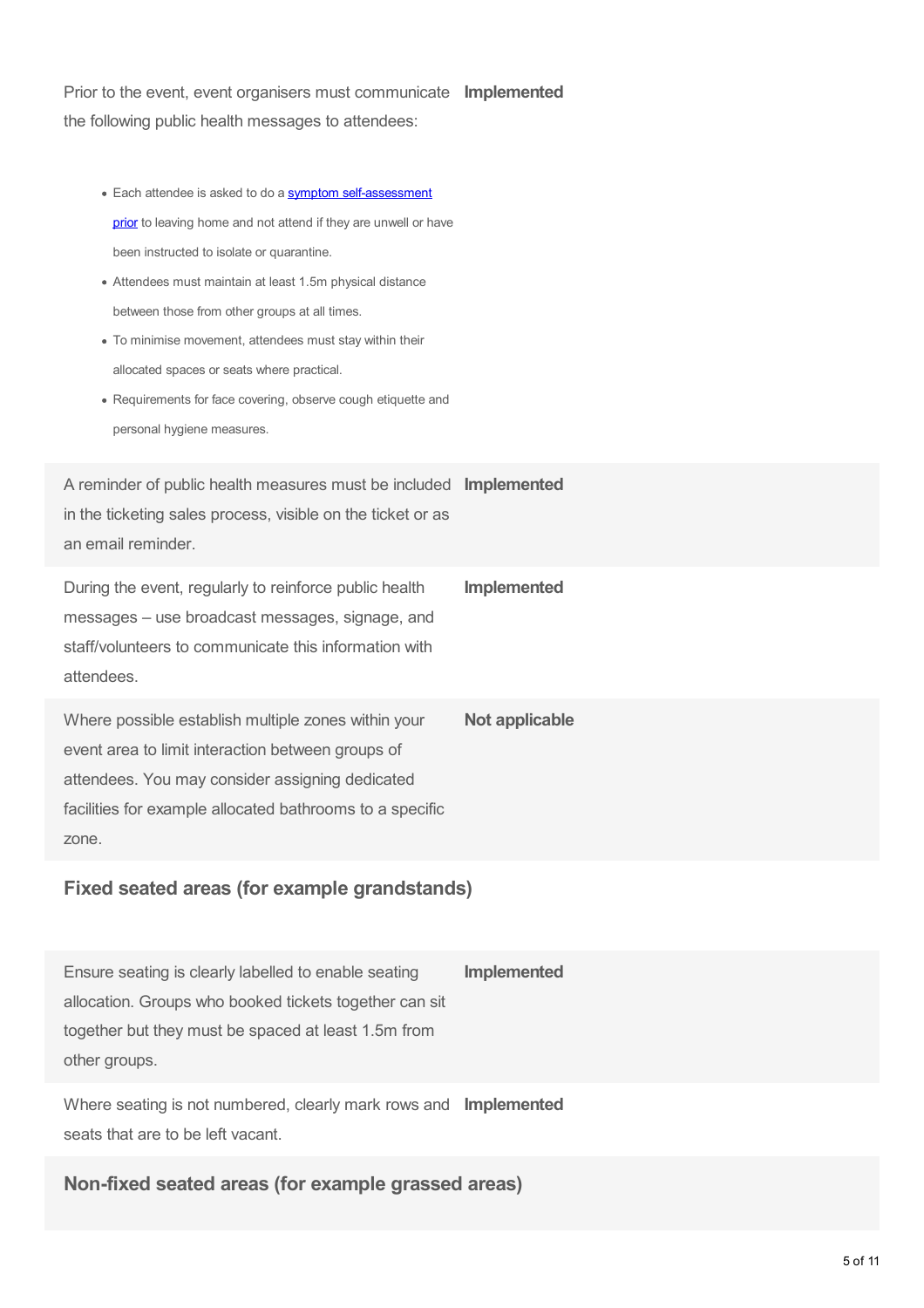There must be visual cues to facilitate physical distancing, this includes:

#### **Implemented**

**Implemented**

- Ground marking or barriers allocating space to groups (i.e. their allocated 'picnic' area) – with at least 1.5m between areas allocated to separate groups.
- Signage requirements as set out in the Restricted Activity Directions.
- Dedicated wide walkways at least 2m wide.
- Ground/wall marking of 1.5m spacing where queuing may occur.

#### **Bathrooms, retail and food and drink vendor areas**

Use visual cues to facilitate physical distancing:

- Ground/wall marking of 1.5m spacing where queuing may occur (e.g. outside bathrooms, in service lines)
- Signage requirements as set out in the Restricted Activity Directions
- Indicate direction of travel on walkways with a preference for one-way flow, where practical.

### **Access to and from the venue**

Implement strategies to avoid crowding on public transport and at stops/stations. Where feasible, ensure there are adequate parking options for car-based travel. **Not applicable**

Where an event could attract attendees, who do not have a ticket, the organiser must use a gated venue with designated points of entry and exit. **Not applicable**

Establish multiple entry and exit points to avoid queuing **Implemented** and ensure smooth attendee flow into the venue. Where multiple entry and exit points cannot be established, encourage staggered entry/ exit to avoid queuing; this could be done as part of pre-event communication.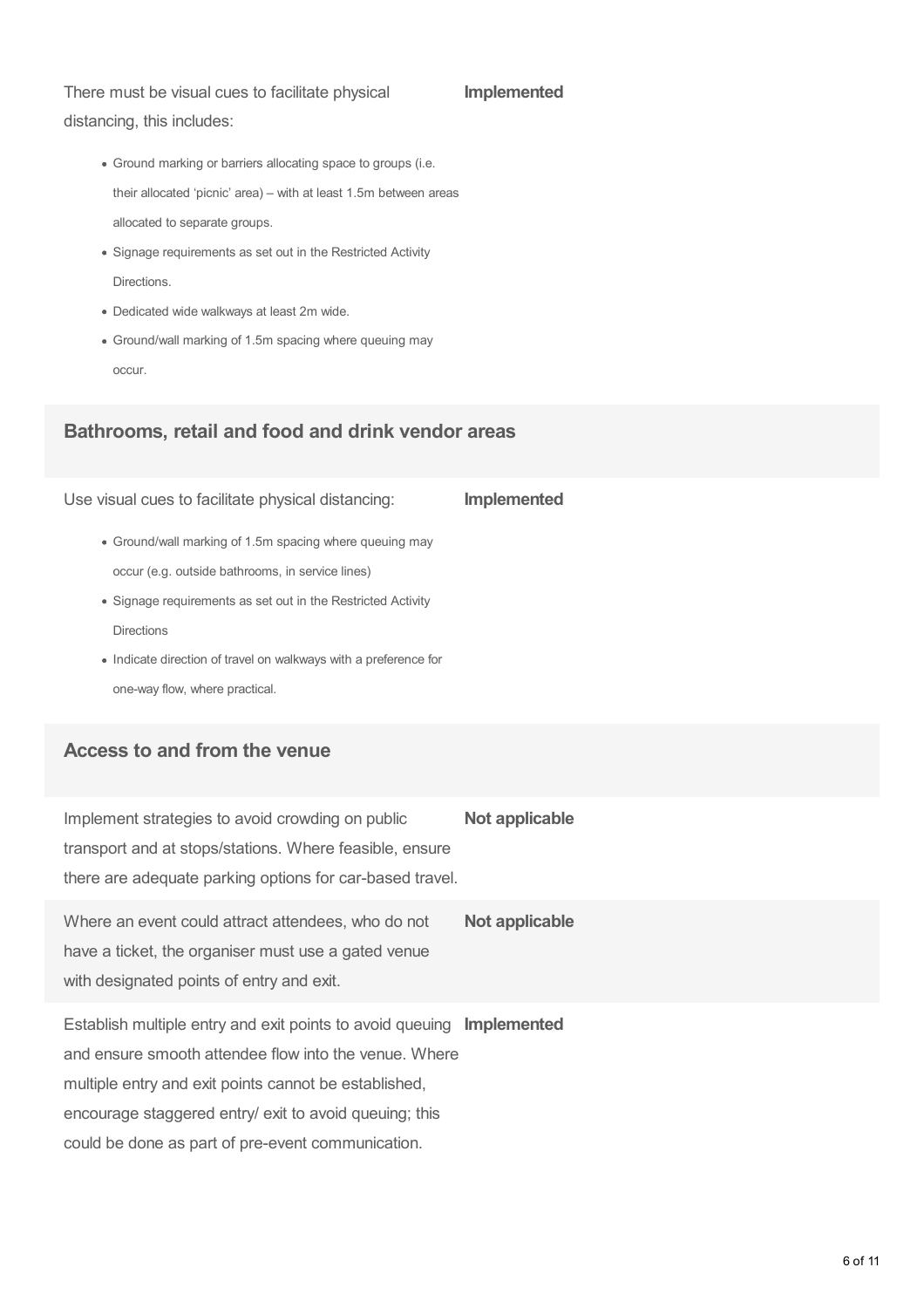Implement strategies to limit the potential for gathering near the venue or at entrances/exits. Encourage attendees to disperse from the event at its conclusion. **Implemented**

## **COVIDSafe Event Checklist: Environmental and personal hygiene**

#### **Environmental measures including cleaning**

Undertake pre-event cleaning of communal facilities and **Implemented** high touch surfaces. Develop and implement a cleaning schedule to ensure frequent cleaning and disinfection of high touch surfaces and bathroom facilities.

At minimum, high touch surfaces must be cleaned at least twice per day and between groups in accordance with cleaning and disinfection guidelines. Additional cleaning of visibly soiled surfaces must occur as required. **Implemented**

Cleaning [guidelines](https://www.dhhs.vic.gov.au/preventing-infection-workplace-covid-19#cleaning-and-disinfection)

[Disinfection](https://www.coronavirus.vic.gov.au/preventing-infection-workplace) guidelines

#### **Personal hygiene**

Establish hygiene stations (with hand sanitiser) at entrances and throughout the venue to encourage hand hygiene of staff and attendees. **Implemented** In prominent locations, display posters demonstrating personal hygiene and hand washing practices. **Implemented**

#### **Communal facilities to be regularly cleaned**

Ensure toilets are in working condition with running water for hand basins, soap and disposable hand towels/dryers. **Implemented**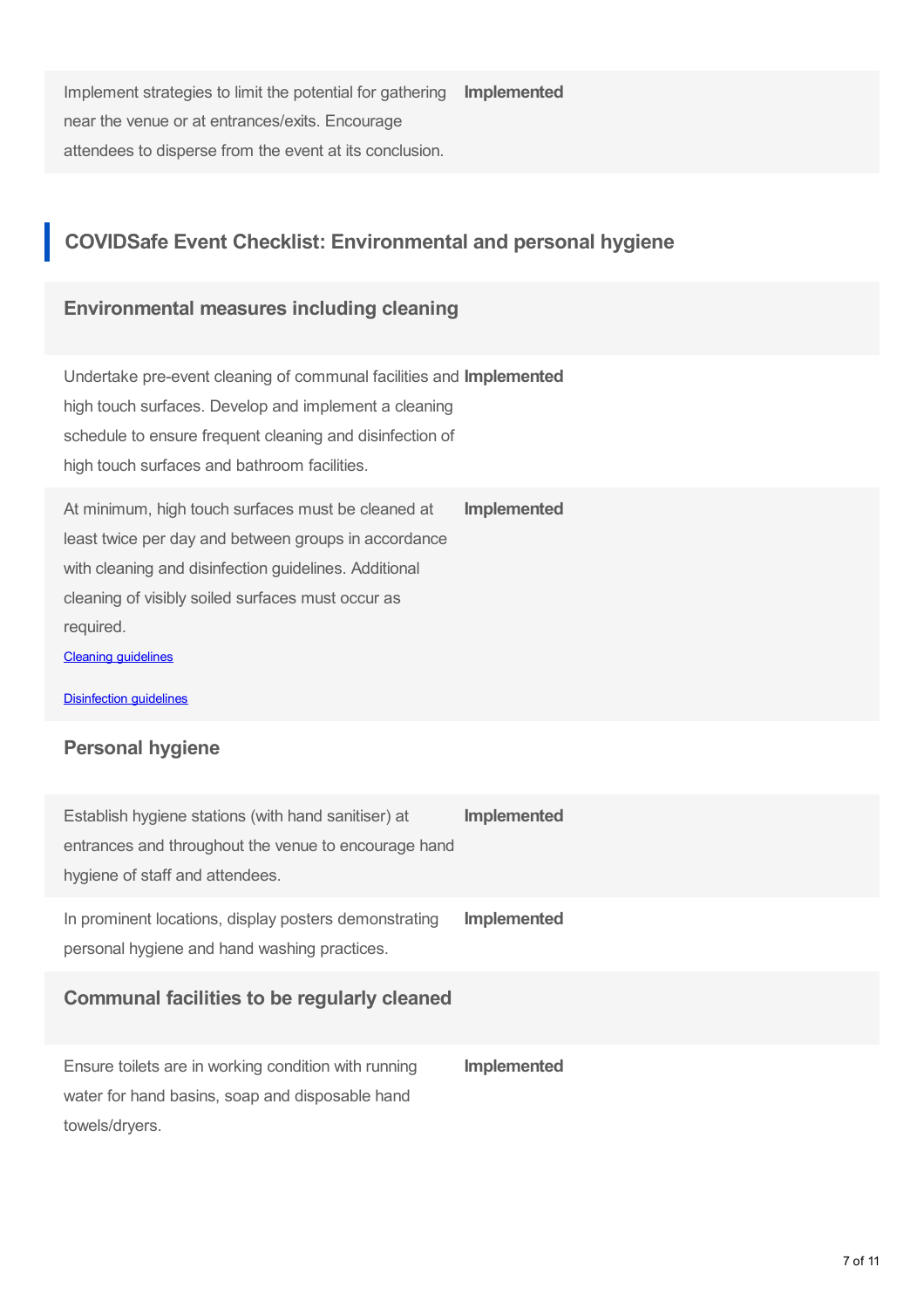Ensure enough toilets are available to avoid queuing. If **Implemented** queuing is likely, organiser must ensure there is physical distancing.

Designated smoking areas must enable physical distancing of 1.5 meters. **Not applicable**

- Ground marking or barriers allocating space to groups (i.e. their allocated 'picnic' area) – with at least 1.5m between areas allocated to separate groups.
- Signage requirements as set out in the Restricted Activity Directions.
- Dedicated wide walkways at least 2m wide.
- Ground/wall marking of 1.5m spacing where queuing may occur.

## **COVIDSafe Event Checklist: Staff, vendors and contractors**

#### **Responsibilities**

It is the responsibility of the event organiser to ensure that staff, including volunteers, vendors and contractors, understand and comply with COVIDSafe work practices, including training in COVIDSafe behaviours. **Implemented**

Workers and volunteers should complete the Staff Coronavirus (COVID-19) Health Questionnaire and not attend work when unwell. **Implemented**

Staff Coronavirus (COVID-19) Health [Questionnaire](https://www.coronavirus.vic.gov.au/sites/default/files/2020-09/Staff-Coronavirus-COVID-19-Health-Questionnaire.docx)

Workers must have access to the appropriate personal **Implemented** protective equipment (PPE) throughout the event.

Share COVIDSafe Event Checklist with on-site vendors **Not applicable** and contractors. Vendors and contractors should provide their COVIDSafe Plans to the event organiser.

#### **Food and beverage requirements**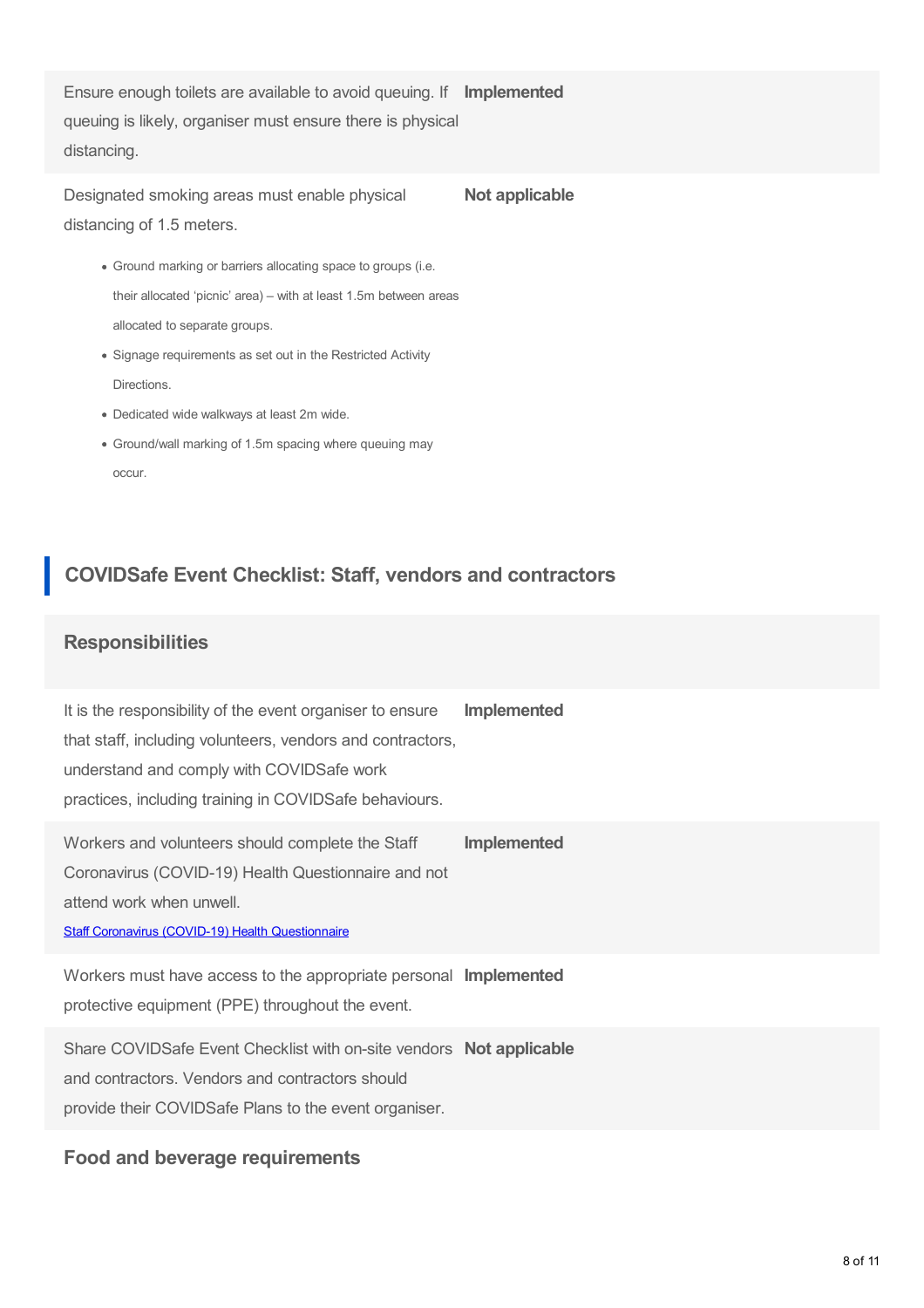Any food and beverage service must align with the Victorian Government's coronavirus (COVID-19) hospitality sector guidance and the Restricted Activity Directions. **Not applicable**

#### **[Hospitality](https://www.coronavirus.vic.gov.au/hospitality-food-and-beverage-services-sector-guidance) sector guidance**

Queues at food and beverage vendors should facilitate **Not applicable** physical distancing and not cross over with other queues.

Reduce touch points during food and beverage service, **Not applicable** such as using contactless payment methods and ensure service is occurring in well ventilated areas.

- Ground marking or barriers allocating space to groups (i.e. their allocated 'picnic' area) – with at least 1.5m between areas allocated to separate groups.
- Signage requirements as set out in the Restricted Activity Directions.
- Dedicated wide walkways at least 2m wide.
- Ground/wall marking of 1.5m spacing where queuing may occur.

| Close communal self-serve and condiment stations.                                                                 | Not applicable |
|-------------------------------------------------------------------------------------------------------------------|----------------|
| Where possible, food and beverages should be sold in <b>Not applicable</b><br>packaging to avoid double handling. |                |
|                                                                                                                   |                |

Take-away food and drinks must be consumed in allocated seats or 'picnic areas'. Food court-style seating is permitted if consistent with the Restricted Activity Directions guidelines. **Not applicable**

## **Privacy statements**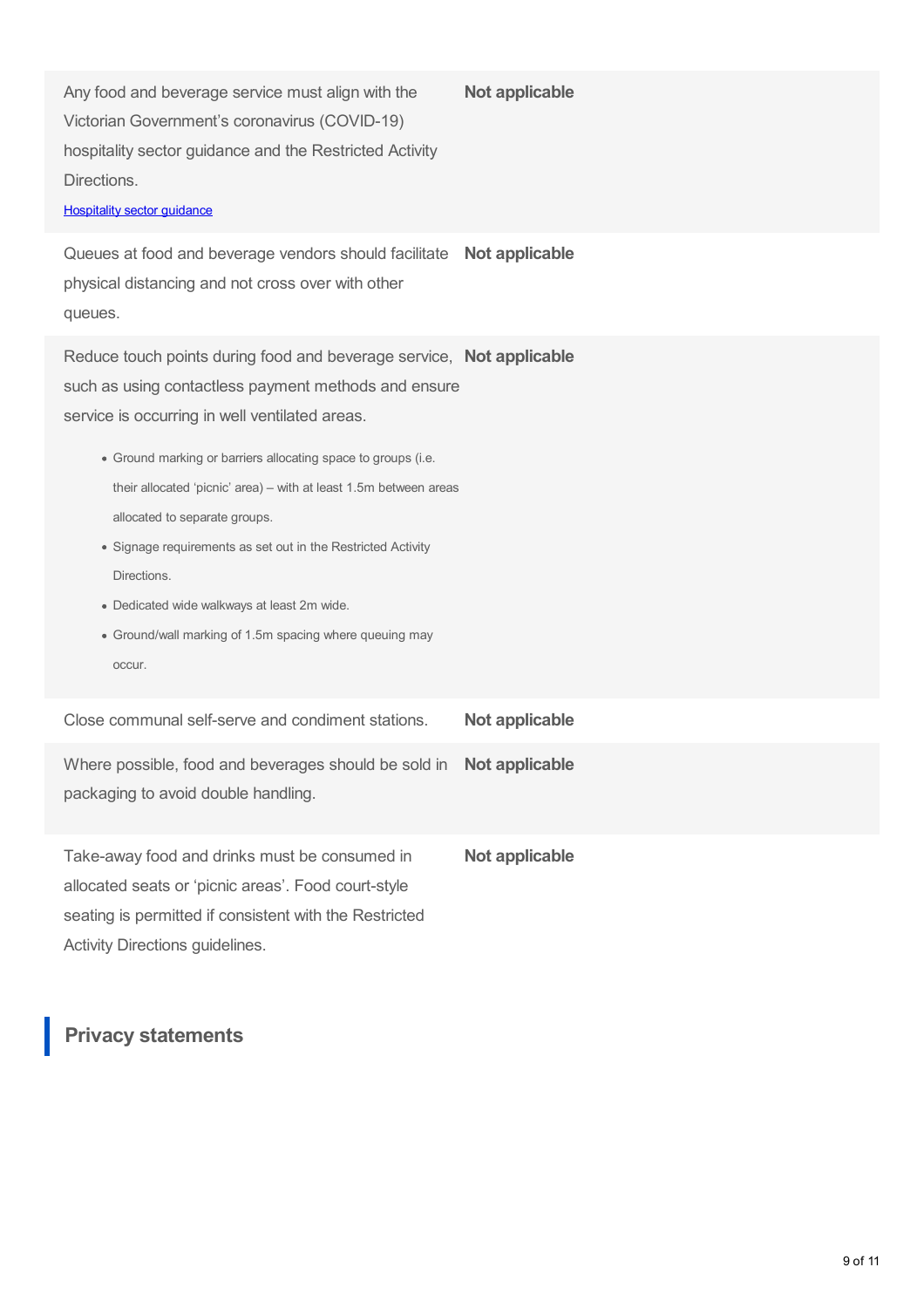The **Department of Premier and Cabinet** collects the information that you provide with this form. You can request access to, and corrections of, any personal information provided in this form. Requests for access or correction should be sent to **[contact@dpc.vic.gov.au](mailto:contact@dpc.vic.gov.au)**.

We use the services of Drupal 8 to administer this form. The information that you provide is stored in our Drupal 8 content management system and Amazon Web Services servers.

For more information on the Department's handling of any personal information, please refer to the Department's Privacy [Statement](https://www.vic.gov.au/privacy-vicgovau).

In order to assess this application, the **Department of Jobs, Precincts and Regions** is required to collect personal information from you as part of the submission process.

Any personal information collected will only be used by the Department to support the Event applications process.

In providing this submission, it may be necessary to share and store personal information with other state Government departments, including the Department of Premier and Cabinet (DPC) and the Department of Health and Human Services (DHHS).

Any personal information collected, held, managed, used, disclosed or transferred will be held in accordance with the Privacy and Data Protection Act 2014 (Vic) and other applicable laws.

The Department of Jobs, Precincts and Regions, is committed to protecting the privacy of personal information. The Department's Privacy Policy can be found online at **https://dipr.vic.gov.au** 

You can gain access to personal information (as defined in the Privacy and Data Protection Act 2014) which the Department holds about you in certain circumstances specified by legislation.

Enquiries about access to information should be directed to the Department's Privacy Unit by emailing [privacy@ecodev.vic.gov.au](mailto:privacy@ecodev.vic.gov.au).

|                                                                                                                                                                                | I have read and understand how information provided<br>in this form is stored.                                      |
|--------------------------------------------------------------------------------------------------------------------------------------------------------------------------------|---------------------------------------------------------------------------------------------------------------------|
| <b>Restricted Activity Directions and Public Events</b><br>Framework                                                                                                           | I understand my legal obligations as set out in the<br><b>Roadmap for Reopening and Public Events</b><br>Framework. |
| Event information declaration                                                                                                                                                  | The information I have given is correct to the best of<br>my knowledge.                                             |
| Upload your COVIDSafe Event Plan (required for ALL<br>Tier 1 and Tier 2 events - including Low Risk Tier 2).<br>Click here to view the required COVIDSafe Event Plan template. |                                                                                                                     |
| Upload your Low Risk Tier 2 attestation (required for all<br>Low Risk Tier 2 applications).                                                                                    |                                                                                                                     |